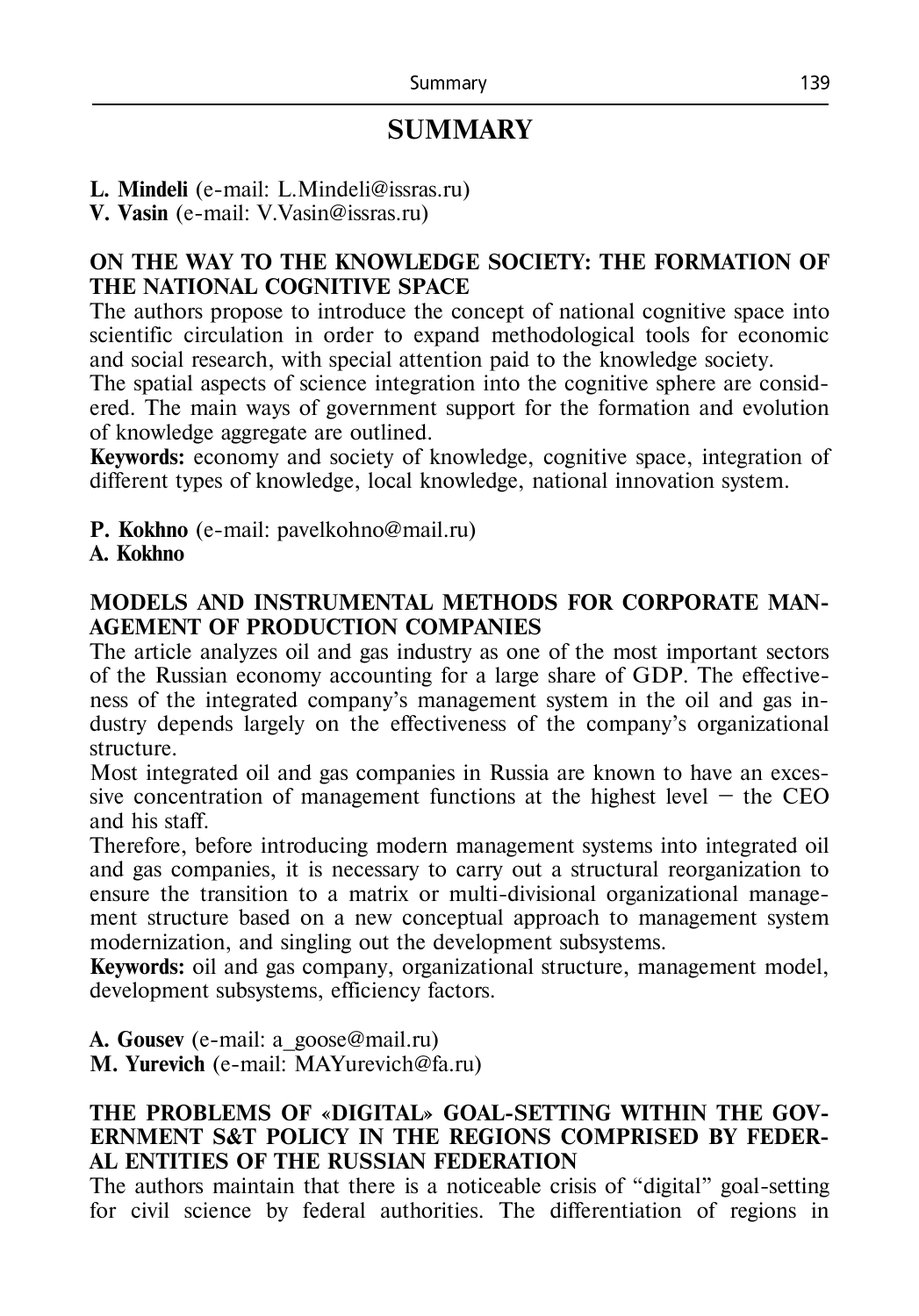achieving the "digital" goals is shown, and the inability of conventional indicators to correctly diagnose the situation depending on different initial conditions in various regions. The conclusion is formulated that the crisis of "digital" goal-setting can be overcome by redistributing the powers and the allocated resources among federal and regional authorities.

**Keywords:** science and technology policy, regional science, indicators of scientific and technological development, goal-setting in science.

**I. Anokhov** (e-mail: i.v.anokhov@yandex.ru)

## **SOCIAL NETWORKING AS A CATALYST FOR THE FORMATION OF SOCIAL CAPITAL AND THE ECONOMIC DEVELOPMENT OF A CITY**

The author states that social trust, as an assumption about the good faith of a subject, precedes the emergence of social capital. In the presence of social trust, social networks are formed, the product of which will be social capital. Such a subject of social networking is defined as a "guarantor of mutual services" and its functions are identified which are necessary for the development of the network.

In order to launch the mechanism of network formation and the accelerator of social trust increase in the urban economy, the article proposes to put forward a specific socially important object. In the author's opinion, natural objects in general and forest parks in particular, fully correspond to these conditions.

The article attempts to assess the possibilities of increasing social trust using the example of the specially protected natural area "Kayskaya Roscha", located in the territory of the city of Irkutsk.

**Keywords:** social trust, social capital, social networks, institutions, specially protected natural area, Kayskaya mountain, forest parks, small groups, open and closed networks.

**D. Emelyanov** (e-mail: emelyanov62@yandex.ru)

## **THE GIFFENE EFFECT AND THE PARADOXES OF POTATO AND CE-REAL CONSUMPTION BY RUSSIAN HOUSEHOLDS, WITH REAL IN-COMES FALLING**

The author analyzes the characteristics of potato and cereal consumption, including bread, by the population of Russia in the context of real monetary incomes decrease in 2013–2016. The analysis is carried out for income deciles, showing certain peculiarities in consumer preferences and behavior which are not typical of developed nations.

**Keywords:** food expenditures in consumer spending, consumption of bread, cereals and potatoes by 10 percent household groups (deciles), normal products (products of the highest category), inferior products (products of the lower category), the Giffen effect.